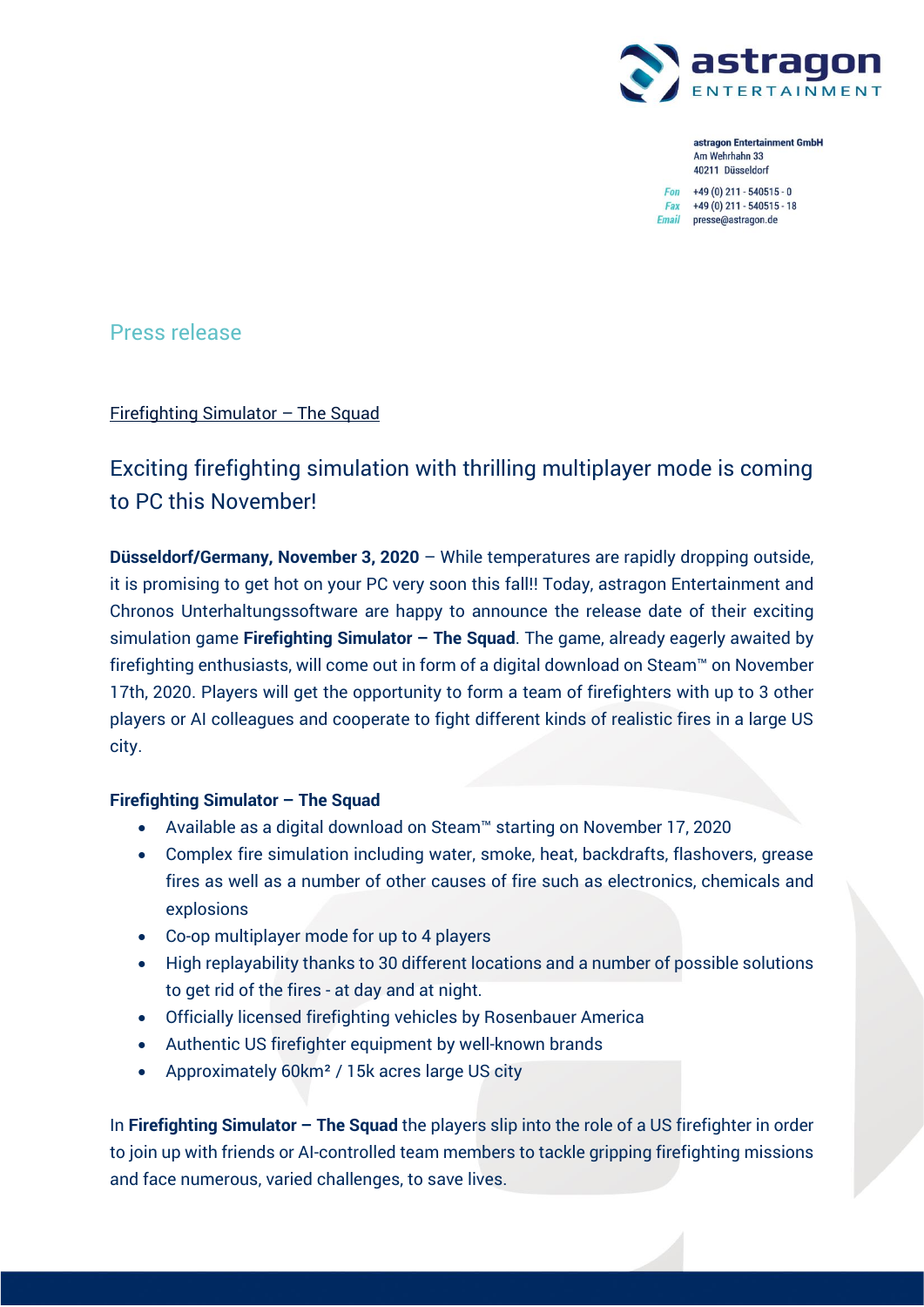During firefighting operations, it is all about team play, since this is the only way to master the numerous dangers. **Firefighting Simulator – The Squad** provides a realistic representation of dynamically spreading fire including water, smoke, heat, backdrafts, flashovers, grease fires as well as a number of other causes of fire such as electronics, chemicals and explosions. Regardless if the team is called to attend minor fire situations or large-scale operations, e.g. a burning factory - in **Firefighting Simulator – The Squad**, utmost caution is always required and the team must be coordinated as efficiently as possible in order to get the fire under control and rescue any people that may still be trapped in it.

In addition to the realistic fire system, players can also be looking forward to operate officially licensed firefighting vehicles of the popular brand Rosenbauer America – such as the TP3 Pumper® or the T-Rex® Articulating Platform in **Firefighting Simulator – The Squad**. For even more realism there is also a number of officially licensed firefighter equipment such as boots, tools and the iconic firefighter helmets known from US fire departments.

**Firefighting Simulator – The Squad** for PC will be released as a digital download on Steam™ for 22.99 EUR / 24.99 USD / 20.99 GBP (RSP) on November 17, 2020.

**Firefighting Simulator – The Squad** on Steam™: <https://store.steampowered.com/app/420560/>

### **Please visit us at:**

| Homepage: | http://www.firefighting-simulator.com          |
|-----------|------------------------------------------------|
| Facebook: | https://www.facebook.com/FirefightingSimulator |
| Twitter:  | https://www.twitter.com/FirefightingSim        |

©2020 astragon Entertainment GmbH and Chronos Unterhaltungssoftware UG. Developed by Chronos Unterhaltungssoftware UG. Published and distributed by astragon Entertainment GmbH. Firefighting Simulator, astragon, astragon Entertainment and its logos are trademarks or registered trademarks of astragon Entertainment GmbH. Manufactured under license of Rosenbauer America, LLC, Leatherhead Tools, Wheeled Coach Industries and HAIX®-Schuhe Produktions- u. Vertriebs GmbH. The MSA firefighting product images and the MSA marks are used with permission of MSA - The Safety Company. Unreal, Unreal Engine, the circle-U logo and the Powered by Unreal Engine logo are trademarks or registered trademarks of Epic Games, Inc. in the United States and elsewhere. All other names, trademarks and logos are property of their respective owners. All intellectual property relating to the rescue and firefighting vehicles, equipment, and associated brands and imagery therefore (including trademarks and/or copyrighted materials) featured in the game are the property of their respective companies. The firefighting and rescue products in this game may be different from the actual products in shapes, colors and performance. All rights reserved.

## **Press contact:**

\_\_\_\_\_\_\_\_\_\_\_\_\_\_\_\_\_\_\_

**Carsten Höh** *PR & Community Manager Email:* [c.hoeh@astragon.de](mailto:c.hoeh@astragon.de)